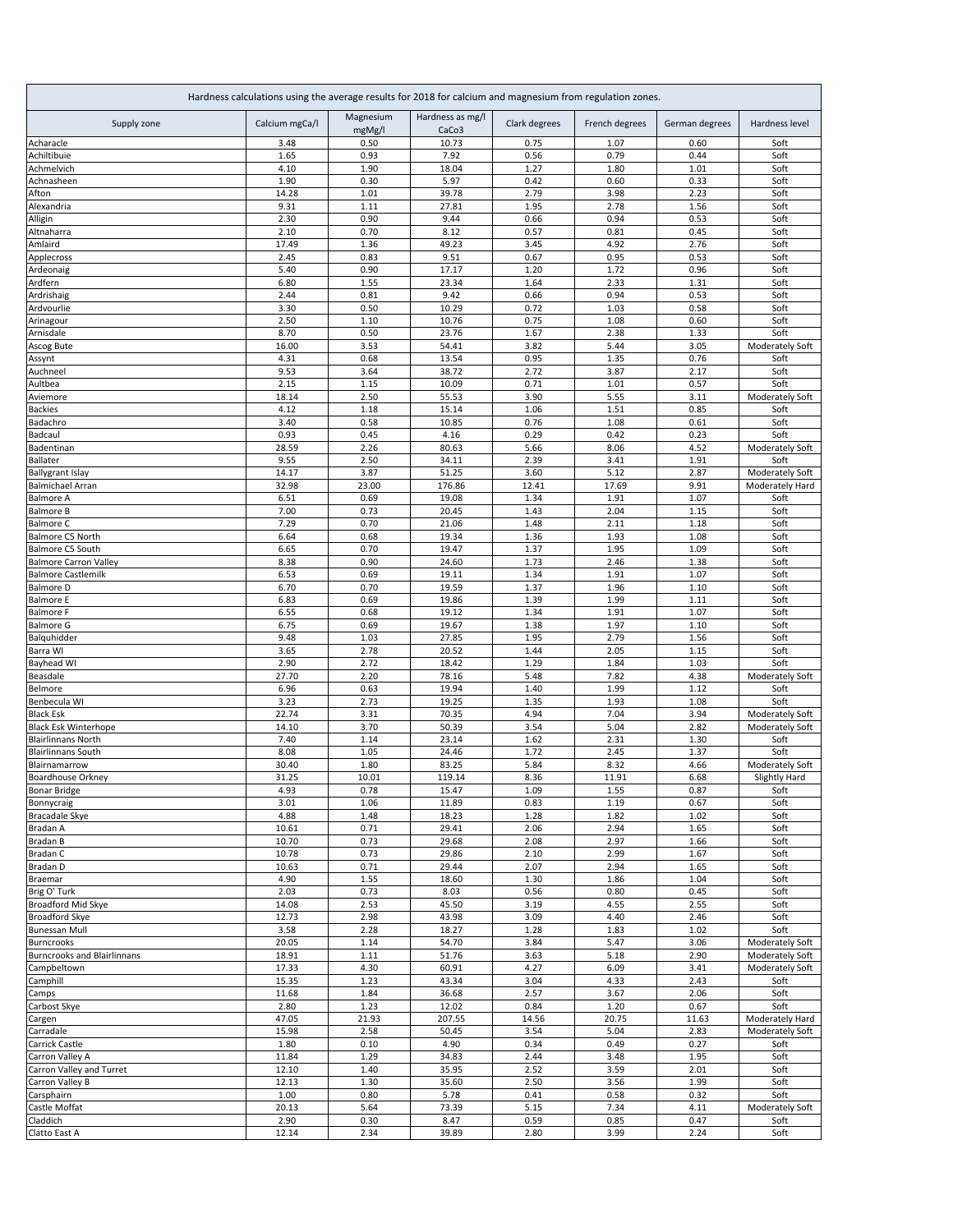| Hardness calculations using the average results for 2018 for calcium and magnesium from regulation zones. |                |                     |                           |               |                |                |                                    |  |
|-----------------------------------------------------------------------------------------------------------|----------------|---------------------|---------------------------|---------------|----------------|----------------|------------------------------------|--|
| Supply zone                                                                                               | Calcium mgCa/l | Magnesium<br>mgMg/l | Hardness as mg/l<br>CaCo3 | Clark degrees | French degrees | German degrees | Hardness level                     |  |
| Clatto East B                                                                                             | 12.33          | 2.40                | 40.62                     | 2.85          | 4.06           | 2.28           | Soft                               |  |
| Clatto West A                                                                                             | 12.08          | 2.39                | 39.94                     | 2.80          | 3.99           | 2.24           | Soft                               |  |
| Clatto West B                                                                                             | 11.90          | 2.26                | 38.99                     | 2.74          | 3.90           | 2.18           | Soft                               |  |
| Clatto West C                                                                                             | 12.65          | 2.41                | 41.48                     | 2.91          | 4.15           | 2.32           | Soft                               |  |
| Cliasmol WI                                                                                               | 4.80           | 1.30                | 17.32                     | 1.22          | 1.73           | 0.97           | Soft                               |  |
| Colonsay<br>Corrie Arran                                                                                  | 4.80<br>1.48   | 2.55<br>0.33        | 22.46<br>5.02             | 1.58<br>0.35  | 2.25<br>0.50   | 1.26<br>0.28   | Soft<br>Soft                       |  |
| Corsehouse                                                                                                | 8.41           | 0.86                | 24.54                     | 1.72          | 2.45           | 1.37           | Soft                               |  |
| Coulter                                                                                                   | 9.59           | 2.46                | 34.05                     | 2.39          | 3.40           | 1.91           | Soft                               |  |
| Craighead                                                                                                 | 14.50          | 3.83                | 51.91                     | 3.64          | 5.19           | 2.91           | Moderately Soft                    |  |
| Craighouse                                                                                                | 2.98           | 0.95                | 11.33                     | 0.79          | 1.13           | 0.63           | Soft                               |  |
| Craignure Mull                                                                                            | 2.10           | 0.48                | 7.19                      | 0.50          | 0.72           | 0.40           | Soft                               |  |
| Crathie                                                                                                   | 9.90           | 1.70                | 31.69                     | 2.22          | 3.17           | 1.78           | Soft                               |  |
| Crianlarich                                                                                               | 2.28           | 0.18                | 6.40                      | 0.45          | 0.64           | 0.36           | Soft                               |  |
| Daer A                                                                                                    | 10.90          | 0.98                | 31.20                     | 2.19          | 3.12           | 1.75           | Soft                               |  |
| Daer B                                                                                                    | 10.65          | 1.03                | 30.79                     | 2.16          | 3.08           | 1.72           | Soft                               |  |
| Daer C                                                                                                    | 10.70          | 1.00                | 30.81                     | 2.16          | 3.08           | 1.73           | Soft                               |  |
| Daer Camps A                                                                                              | 12.26          | 2.33                | 40.16                     | 2.82          | 4.02           | 2.25           | Soft                               |  |
| Daer Camps B                                                                                              | 10.95          | 1.15                | 32.05                     | 2.25          | 3.20           | 1.80           | Soft                               |  |
| Daer Coulter                                                                                              | 9.90           | 1.44                | 30.61                     | 2.15          | 3.06           | 1.72           | Soft                               |  |
| Dalmally                                                                                                  | 1.10           | 1.25                | 7.88                      | 0.55          | 0.79           | 0.44           | Soft                               |  |
| Dalwhinnie                                                                                                | 16.70          | 0.70                | 44.54                     | 3.13          | 4.45           | 2.50           | Soft                               |  |
| Dervaig Mull<br>Dhu Loch Bute                                                                             | 1.88<br>5.34   | 1.50<br>2.10        | 10.85<br>21.96            | 0.76<br>1.54  | 1.08<br>2.20   | 0.61<br>1.23   | Soft<br>Soft                       |  |
| Diabeg                                                                                                    | 2.10           | 0.90                | 8.94                      | 0.63          | 0.89           | 0.50           | Soft                               |  |
| Dornoch                                                                                                   | 17.43          | 1.37                | 49.12                     | 3.45          | 4.91           | 2.75           | Soft                               |  |
| Dougliehill                                                                                               | 16.19          | 1.10                | 44.91                     | 3.15          | 4.49           | 2.52           | Soft                               |  |
| Drimnin                                                                                                   | 4.20           | 2.40                | 20.35                     | 1.43          | 2.03           | 1.14           | Soft                               |  |
| Drumbeg                                                                                                   | 2.90           | 1.50                | 13.40                     | 0.94          | 1.34           | 0.75           | Soft                               |  |
| Durness                                                                                                   | 39.18          | 12.78               | 150.27                    | 10.54         | 15.03          | 8.42           | Moderately Hard                    |  |
| Earlish Skye                                                                                              | 5.33           | 3.38                | 27.16                     | 1.91          | 2.72           | 1.52           | Soft                               |  |
| Eday Orkney                                                                                               | 56.40          | 13.70               | 197.05                    | 13.82         | 19.71          | 11.04          | Moderately Hard                    |  |
| Eela Water                                                                                                | 7.06           | 2.66                | 28.57                     | 2.00          | 2.86           | 1.60           | Soft                               |  |
| Eredine                                                                                                   | 3.10           | 0.50                | 9.79                      | 0.69          | 0.98           | 0.55           | Soft                               |  |
| Fair Isle Shetland                                                                                        | 60.60          | 15.60               | 215.34                    | 15.11         | 21.53          | 12.07          | Moderately Hard                    |  |
| Fetlar                                                                                                    | 6.60           | 12.90               | 69.51                     | 4.88          | 6.95           | 3.89           | Moderately Soft                    |  |
| Finlas                                                                                                    | 4.93           | 1.05                | 16.61                     | 1.16          | 1.66           | 0.93           | Soft                               |  |
| Forehill                                                                                                  | 34.66          | 7.30                | 116.50                    | 8.17          | 11.65          | 6.53           | Slightly Hard                      |  |
| Fort Augustus                                                                                             | 7.40           | 3.01                | 30.84                     | 2.16          | 3.08           | 1.73           | Soft                               |  |
| Fort William                                                                                              | 26.56          | 2.28                | 75.63                     | 5.31          | 7.56<br>9.41   | 4.24           | Moderately Soft                    |  |
| Foula Shetland<br>Geocrab WI                                                                              | 26.50<br>1.35  | 6.80<br>1.53        | 94.08<br>9.64             | 6.60<br>0.68  | 0.96           | 5.27<br>0.54   | Moderately Soft<br>Soft            |  |
| Gigha                                                                                                     | 10.08          | 3.53                | 39.63                     | 2.78          | 3.96           | 2.22           | Soft                               |  |
| Glenconvinth                                                                                              | 2.56           | 0.78                | 9.58                      | 0.67          | 0.96           | 0.54           | Soft                               |  |
| Glencorse A                                                                                               | 10.49          | 1.48                | 32.23                     | 2.26          | 3.22           | 1.81           | Soft                               |  |
| Glencorse B                                                                                               | 10.74          | 1.50                | 32.96                     | 2.31          | 3.30           | 1.85           | Soft                               |  |
| Glencorse C                                                                                               | 10.63          | 1.48                | 32.57                     | 2.29          | 3.26           | 1.83           | Soft                               |  |
| Glencorse D                                                                                               | 10.63          | 1.53                | 32.78                     | 2.30          | 3.28           | 1.84           | Soft                               |  |
| Glencorse E                                                                                               | 10.58          | 1.48                | 32.45                     | 2.28          | 3.24           | 1.82           | Soft                               |  |
| Glencorse F                                                                                               | 10.89          | 1.50                | 33.33                     | 2.34          | 3.33           | 1.87           | Soft                               |  |
| Glencorse G                                                                                               | 10.85          | 1.53                | 33.34                     | 2.34          | 3.33           | 1.87           | Soft                               |  |
| Glencorse H                                                                                               | 10.96          | 1.41                | 33.16                     | 2.33          | 3.32           | 1.86           | Soft                               |  |
| Glendale Skye                                                                                             | 6.58           | 4.58                | 35.22                     | 2.47          | 3.52           | 1.97           | Soft                               |  |
| Glendevon A                                                                                               | 14.89          | 2.28                | 46.50                     | 3.26          | 4.65           | 2.61           | Soft                               |  |
| Glendevon B                                                                                               | 16.19          | 2.35                | 50.05                     | 3.51          | 5.01           | 2.80           | Moderately Soft                    |  |
| Glendevon C                                                                                               | 20.23          | 3.86                | 66.34                     | 4.65          | 6.63           | 3.72           | Moderately Soft                    |  |
| Glendevon D                                                                                               | 15.45          | 2.26                | 47.85                     | 3.36          | 4.79           | 2.68           | Soft                               |  |
| Glendevon/Glenfarg/Kinnesswood                                                                            | 22.39          | 3.91                | 71.95                     | 5.05          | 7.19           | 4.03           | Moderately Soft                    |  |
| Glenelg                                                                                                   | 3.78           | 0.28                | 10.55                     | 0.74          | 1.05           | 0.59           | Soft                               |  |
| Glenfarg<br>Glenfarg/Kinnesswood A                                                                        | 22.70<br>22.38 | 3.95<br>4.29        | 72.88<br>73.46            | 5.11<br>5.15  | 7.29<br>7.35   | 4.08<br>4.12   | Moderately Soft                    |  |
| Glenfarg/Kinnesswood B                                                                                    | 22.99          | 4.16                | 74.47                     | 5.22          | 7.45           | 4.17           | Moderately Soft<br>Moderately Soft |  |
| Glengap                                                                                                   | 14.03          | 1.08                | 39.41                     | 2.77          | 3.94           | 2.21           | Soft                               |  |
| Glenlatterach                                                                                             | 33.43          | 1.43                | 89.25                     | 6.26          | 8.93           | 5.00           | Moderately Soft                    |  |
| Glenuig                                                                                                   | 3.30           | 0.90                | 11.93                     | 0.84          | 1.19           | 0.67           | Soft                               |  |
| Govig WI                                                                                                  | 4.00           | 2.20                | 19.03                     | 1.33          | 1.90           | 1.07           | Soft                               |  |
| Greenock                                                                                                  | 15.00          | 1.01                | 41.59                     | 2.92          | 4.16           | 2.33           | Soft                               |  |
| Herricks                                                                                                  | 20.94          | 4.50                | 70.74                     | 4.96          | 7.07           | 3.96           | Moderately Soft                    |  |
| Hopes                                                                                                     | 14.73          | 5.45                | 59.15                     | 4.15          | 5.91           | 3.31           | Moderately Soft                    |  |
| Howden                                                                                                    | 15.61          | 4.76                | 58.54                     | 4.11          | 5.85           | 3.28           | Moderately Soft                    |  |
| Hoy Calder                                                                                                | 27.50          | 5.90                | 92.87                     | 6.52          | 9.29           | 5.20           | Moderately Soft                    |  |
| Hushinish WI                                                                                              | 10.20          | 2.10                | 34.08                     | 2.39          | 3.41           | 1.91           | Soft                               |  |
| Inchlaggan                                                                                                | 2.20           | 0.30                | 6.72                      | 0.47          | 0.67           | 0.38           | Soft                               |  |
| Innerleithen                                                                                              | 32.32          | 7.72                | 112.38                    | 7.88          | 11.24          | 6.30           | Slightly Hard                      |  |
| Inverary                                                                                                  | 1.65           | 0.65                | 6.79                      | 0.48          | 0.68           | 0.38           | Soft                               |  |
| Invercannie                                                                                               | 8.09           | 1.40                | 25.94                     | 1.82          | 2.59           | 1.45           | Soft                               |  |
| Invergarry                                                                                                | 1.88           | 0.13                | 5.19                      | 0.36          | 0.52           | 0.29           | Soft                               |  |
| Invermoriston<br><b>Inverness</b>                                                                         | 8.93           | 0.72                | 25.23                     | 1.77          | 2.52           | 1.41           | Soft                               |  |
|                                                                                                           | 10.64          | 1.26                | 31.73                     | 2.23          | 3.17           | 1.78           | Soft                               |  |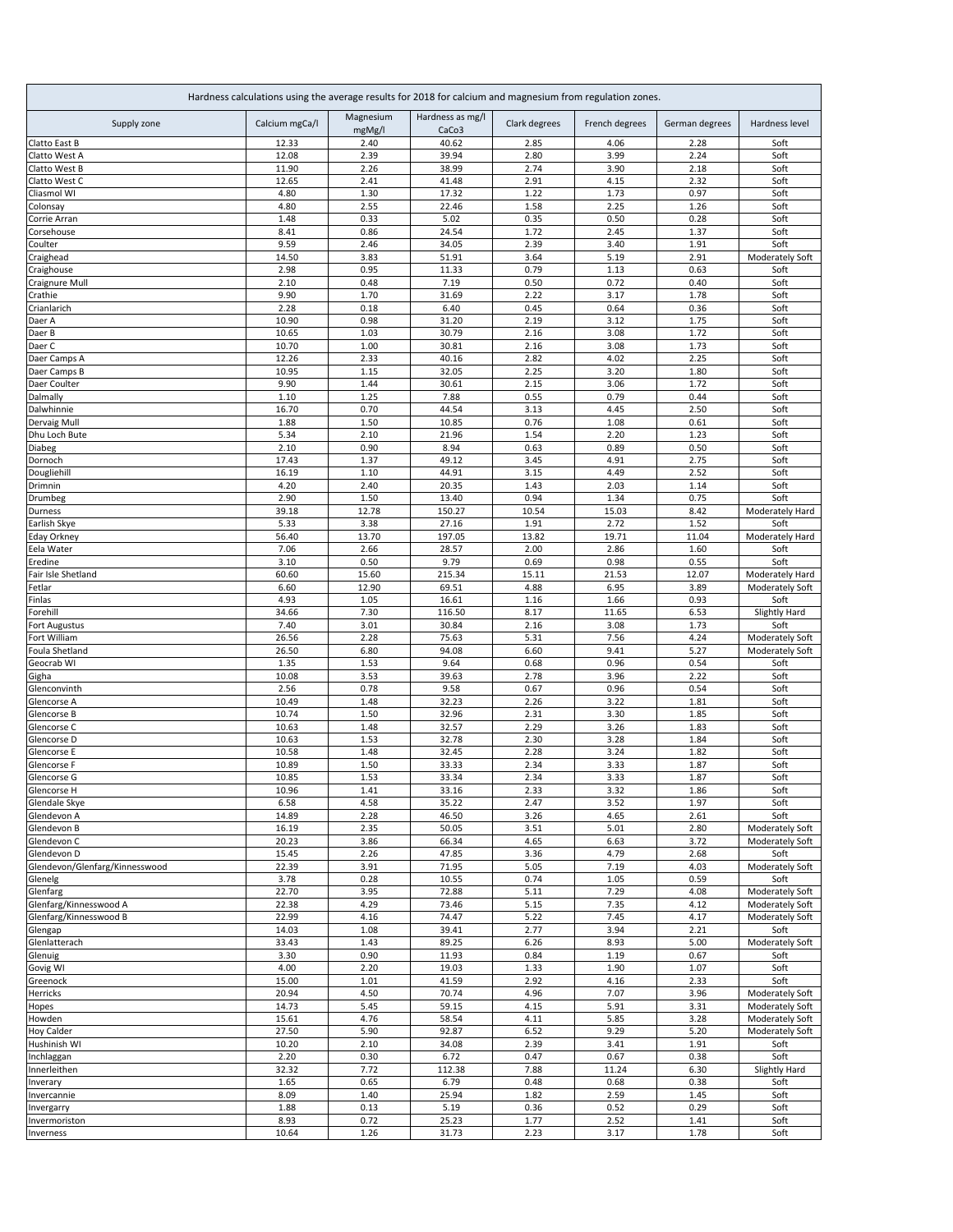| Hardness calculations using the average results for 2018 for calcium and magnesium from regulation zones. |                |                     |                                       |               |                |                |                                    |  |
|-----------------------------------------------------------------------------------------------------------|----------------|---------------------|---------------------------------------|---------------|----------------|----------------|------------------------------------|--|
| Supply zone                                                                                               | Calcium mgCa/l | Magnesium<br>mgMg/l | Hardness as mg/l<br>CaCo <sub>3</sub> | Clark degrees | French degrees | German degrees | Hardness level                     |  |
| Kaim Lochwinnoch                                                                                          | 18.64          | 1.05                | 50.82                                 | 3.57          | 5.08           | 2.85           | Moderately Soft                    |  |
| Kenmore                                                                                                   | 46.53          | 9.00                | 153.09                                | 10.74         | 15.31          | 8.58           | Moderately Hard                    |  |
| Kettleton                                                                                                 | 11.01          | 4.10                | 44.34                                 | 3.11          | 4.43           | 2.48           | Soft                               |  |
| <b>ilberry</b>                                                                                            | 8.20           | 1.80                | 27.86                                 | 1.95          | 2.79           | 1.56           | Soft                               |  |
| Kilchoan                                                                                                  | 4.63           | 2.88                | 23.36                                 | 1.64          | 2.34           | 1.31           | Soft                               |  |
| Killicrankie<br>Killin                                                                                    | 20.39<br>13.28 | 1.50<br>0.80        | 57.03<br>36.41                        | 4.00<br>2.55  | 5.70<br>3.64   | 3.20<br>2.04   | Moderately Soft<br>Soft            |  |
| Killylour                                                                                                 | 4.05           | 1.28                | 15.35                                 | 1.08          | 1.53           | 0.86           | Soft                               |  |
| Kilmaluag Skye                                                                                            | 12.18          | 3.80                | 46.00                                 | 3.23          | 4.60           | 2.58           | Soft                               |  |
| Kilmelford                                                                                                | 6.03           | 0.83                | 18.42                                 | 1.29          | 1.84           | 1.03           | Soft                               |  |
| Kinloch Rannoch                                                                                           | 6.43           | 1.55                | 22.40                                 | 1.57          | 2.24           | 1.26           | Soft                               |  |
| Kinlochbervie                                                                                             | 3.53           | 1.00                | 12.91                                 | 0.91          | 1.29           | 0.72           | Soft                               |  |
| Kinlochewe                                                                                                | 1.68           | 0.28                | 5.31                                  | 0.37          | 0.53           | 0.30           | Soft                               |  |
| <b>inlochleven</b>                                                                                        | 2.15           | 0.25                | 6.39                                  | 0.45          | 0.64           | 0.36           | Soft                               |  |
| irbister Orkney)                                                                                          | 25.60          | 7.88                | 96.27                                 | 6.75          | 9.63           | 5.39           | Moderately Soft                    |  |
| Kirkmichael                                                                                               | 4.88           | 1.58                | 18.64                                 | 1.31          | 1.86           | 1.04           | Soft                               |  |
| Kyle of Lochalsh                                                                                          | 3.93           | 1.88                | 17.50                                 | 1.23          | 1.75           | 0.98           | Soft                               |  |
| Kylesku                                                                                                   | 1.80           | 0.70                | 7.37                                  | 0.52          | 0.74           | 0.41           | Soft                               |  |
| aggan Bridge                                                                                              | 30.40          | 1.90                | 83.66                                 | 5.87          | 8.37           | 4.69           | Moderately Soft                    |  |
| .aid                                                                                                      | 1.40           | 0.50                | 5.55                                  | 0.39          | 0.55           | 0.31           | Soft                               |  |
| .archfield                                                                                                | 35.74          | 17.14               | 159.63                                | 11.20         | 15.96          | 8.94           | Moderately Hard                    |  |
| erwick Shetland                                                                                           | 14.86          | 3.86                | 52.96                                 | 3.72          | 5.30           | 2.97           | Moderately Soft                    |  |
| Lintrathen A                                                                                              | 9.46<br>9.33   | 1.85<br>1.84        | 31.22<br>30.82                        | 2.19<br>2.16  | 3.12<br>3.08   | 1.75<br>1.73   | Soft                               |  |
| intrathen B<br>ismore Primary School                                                                      | 130.40         | 3.40                | 339.33                                | 23.81         | 33.93          | 19.01          | Soft<br>Hard                       |  |
| Loch Eck                                                                                                  | 8.25           | 0.90                | 24.28                                 | 1.70          | 2.43           | 1.36           | Soft                               |  |
| Lochaline                                                                                                 | 4.78           | 2.00                | 20.14                                 | 1.41          | 2.01           | 1.13           | Soft                               |  |
| .ochcarron                                                                                                | 3.60           | 0.85                | 12.48                                 | 0.88          | 1.25           | 0.70           | Soft                               |  |
| ochearnhead                                                                                               | 5.55           | 0.70                | 16.73                                 | 1.17          | 1.67           | 0.94           | Soft                               |  |
| .ochgoilhead                                                                                              | 2.05           | 0.28                | 6.25                                  | 0.44          | 0.62           | 0.35           | Soft                               |  |
| ochinvar                                                                                                  | 11.30          | 1.58                | 34.67                                 | 2.43          | 3.47           | 1.94           | Soft                               |  |
| .ochinver                                                                                                 | 4.23           | 1.93                | 18.46                                 | 1.29          | 1.85           | 1.03           | Soft                               |  |
| ochmaddy WI                                                                                               | 2.37           | 2.34                | 15.55                                 | 1.09          | 1.55           | 0.87           | Soft                               |  |
| Lochranza Arran                                                                                           | 2.13           | 0.25                | 6.33                                  | 0.44          | 0.63           | 0.35           | Soft                               |  |
| <b>Lomond Hills</b>                                                                                       | 25.72          | 14.17               | 122.42                                | 8.59          | 12.24          | 6.86           | Slightly Hard                      |  |
| omond Hills/Newton of Lathrisk/Knoweshead                                                                 | 30.58          | 20.93               | 162.33                                | 11.39         | 16.23          | 9.10           | Moderately Hard                    |  |
| Lumsden                                                                                                   | 33.33          | 3.23                | 96.41                                 | 6.76          | 9.64           | 5.40           | Moderately Soft                    |  |
| Mallaig                                                                                                   | 2.23           | 1.35                | 11.10                                 | 0.78          | 1.11           | 0.62           | Soft                               |  |
| Mannofield East A                                                                                         | 11.85          | 1.81                | 37.02                                 | 2.60          | 3.70           | 2.07           | Soft                               |  |
| Mannofield East B<br>Mannofield North                                                                     | 11.35<br>10.93 | 1.70<br>1.64        | 35.31<br>33.99                        | 2.48<br>2.38  | 3.53<br>3.40   | 1.98<br>1.90   | Soft<br>Soft                       |  |
| Mannofield South                                                                                          | 9.55           | 1.36                | 29.43                                 | 2.06          | 2.94           | 1.65           | Soft                               |  |
| Mannofield West                                                                                           | 10.33          | 1.51                | 31.98                                 | 2.24          | 3.20           | 1.79           | Soft                               |  |
| Mannofield/Turriff/Invercannie                                                                            | 11.94          | 1.79                | 37.13                                 | 2.61          | 3.71           | 2.08           | Soft                               |  |
| Manse St                                                                                                  | 11.68          | 4.48                | 47.53                                 | 3.33          | 4.75           | 2.66           | Soft                               |  |
| Marchbank A                                                                                               | 5.96           | 1.05                | 19.19                                 | 1.35          | 1.92           | 1.08           | Soft                               |  |
| Marchbank B                                                                                               | 6.36           | 1.16                | 20.65                                 | 1.45          | 2.07           | 1.16           | Soft                               |  |
| Marchbank C                                                                                               | 5.56           | 1.06                | 18.25                                 | 1.28          | 1.82           | 1.02           | Soft                               |  |
| Meavaig WI                                                                                                | 2.10           | 1.30                | 10.59                                 | 0.74          | 1.06           | 0.59           | Soft                               |  |
| Milngavie C1                                                                                              | 5.60           | 0.70                | 16.85                                 | 1.18          | 1.69           | 0.94           | Soft                               |  |
| Milngavie C <sub>2</sub>                                                                                  | 5.61           | 0.70                | 16.88                                 | 1.18          | 1.69           | 0.95           | Soft                               |  |
| Milngavie C3                                                                                              | 5.73           | 0.70                | 17.16                                 | 1.20          | 1.72           | 0.96           | Soft                               |  |
| Milngavie C4                                                                                              | 5.48           | 0.71                | 16.59                                 | 1.16          | 1.66           | 0.93           | Soft                               |  |
| Milngavie M1                                                                                              | 5.43           | 0.70                | 16.41                                 | 1.15          | 1.64           | 0.92           | Soft                               |  |
| Milngavie M2                                                                                              | 5.49           | 0.68                | 16.47                                 | 1.16          | 1.65           | 0.92           | Soft                               |  |
| Milngavie M3                                                                                              | 4.88           | 0.63                | 14.73                                 | 1.03          | 1.47           | 0.83           | Soft                               |  |
| Milngavie M4C<br>Milngavie M4D                                                                            | 5.61           | 0.71                | 16.93                                 | 1.19          | 1.69           | 0.95           | Soft                               |  |
| Milngavie M5 Drumchapel North                                                                             | 5.40<br>5.54   | 0.69<br>0.70        | 16.30<br>16.69                        | 1.14          | 1.63<br>1.67   | 0.91<br>0.94   | Soft<br>Soft                       |  |
| Milngavie M5 Drumchapel South                                                                             | 5.41           | 0.71                | 16.43                                 | 1.17<br>1.15  | 1.64           | 0.92           | Soft                               |  |
| Milngavie M5 Renfrew                                                                                      | 5.60           | 0.70                | 16.85                                 | 1.18          | 1.69           | 0.94           | Soft                               |  |
| Milngavie South Moorhouse                                                                                 | 9.98           | 0.90                | 28.59                                 | 2.01          | 2.86           | 1.60           | Soft                               |  |
| Moffat                                                                                                    | 24.13          | 9.13                | 97.71                                 | 6.86          | 9.77           | 5.47           | Moderately Soft                    |  |
| Muirdykes                                                                                                 | 8.48           | 2.21                | 30.24                                 | 2.12          | 3.02           | 1.69           | Soft                               |  |
| <b>Ness WI</b>                                                                                            | 0.93           | 1.90                | 10.12                                 | 0.71          | 1.01           | 0.57           | Soft                               |  |
| Newcastleton                                                                                              | 59.13          | 20.08               | 230.07                                | 16.14         | 23.01          | 12.89          | Moderately Hard                    |  |
| Newmore                                                                                                   | 2.08           | 0.73                | 8.16                                  | 0.57          | 0.82           | 0.46           | Soft                               |  |
| Newmore B                                                                                                 | 2.03           | 0.80                | 8.34                                  | 0.59          | 0.83           | 0.47           | Soft                               |  |
| North Hoy Orkney                                                                                          | 9.40           | 3.20                | 36.61                                 | 2.57          | 3.66           | 2.05           | Soft                               |  |
| North Ronaldsay Orkney                                                                                    | 108.50         | 26.10               | 378.03                                | 26.52         | 37.80          | 21.18          | <b>Excessively Hard</b>            |  |
| Orasay WI                                                                                                 | 2.03           | 2.08                | 13.58                                 | 0.95          | 1.36           | 0.76           | Soft                               |  |
| Osedale Skye                                                                                              | 7.90           | 2.63                | 30.50                                 | 2.14          | 3.05           | 1.71           | Soft                               |  |
| Oykel Bridge                                                                                              | 63.40          | 5.50                | 180.80                                | 12.68         | 18.08          | 10.13          | Moderately Hard                    |  |
| Papa Stour Shetland                                                                                       | 10.00          | 6.50                | 51.68                                 | 3.63          | 5.17           | 2.90           | Moderately Soft                    |  |
| Pateshill                                                                                                 | 21.15          | 2.30                | 62.23                                 | 4.37          | 6.22           | 3.49           | Moderately Soft                    |  |
| Penwhapple                                                                                                | 19.58          | 2.79                | 60.30                                 | 4.23          | 6.03           | 3.38           | Moderately Soft                    |  |
| Penwhirn                                                                                                  | 10.91          | 1.36                | 32.83                                 | 2.30          | 3.28           | 1.84           | Soft                               |  |
| Perth<br>Picketlaw                                                                                        | 17.81<br>20.69 | 2.09<br>1.45        | 53.03<br>57.58                        | 3.72<br>4.04  | 5.30<br>5.76   | 2.97<br>3.23   | Moderately Soft<br>Moderately Soft |  |
|                                                                                                           |                |                     |                                       |               |                |                |                                    |  |